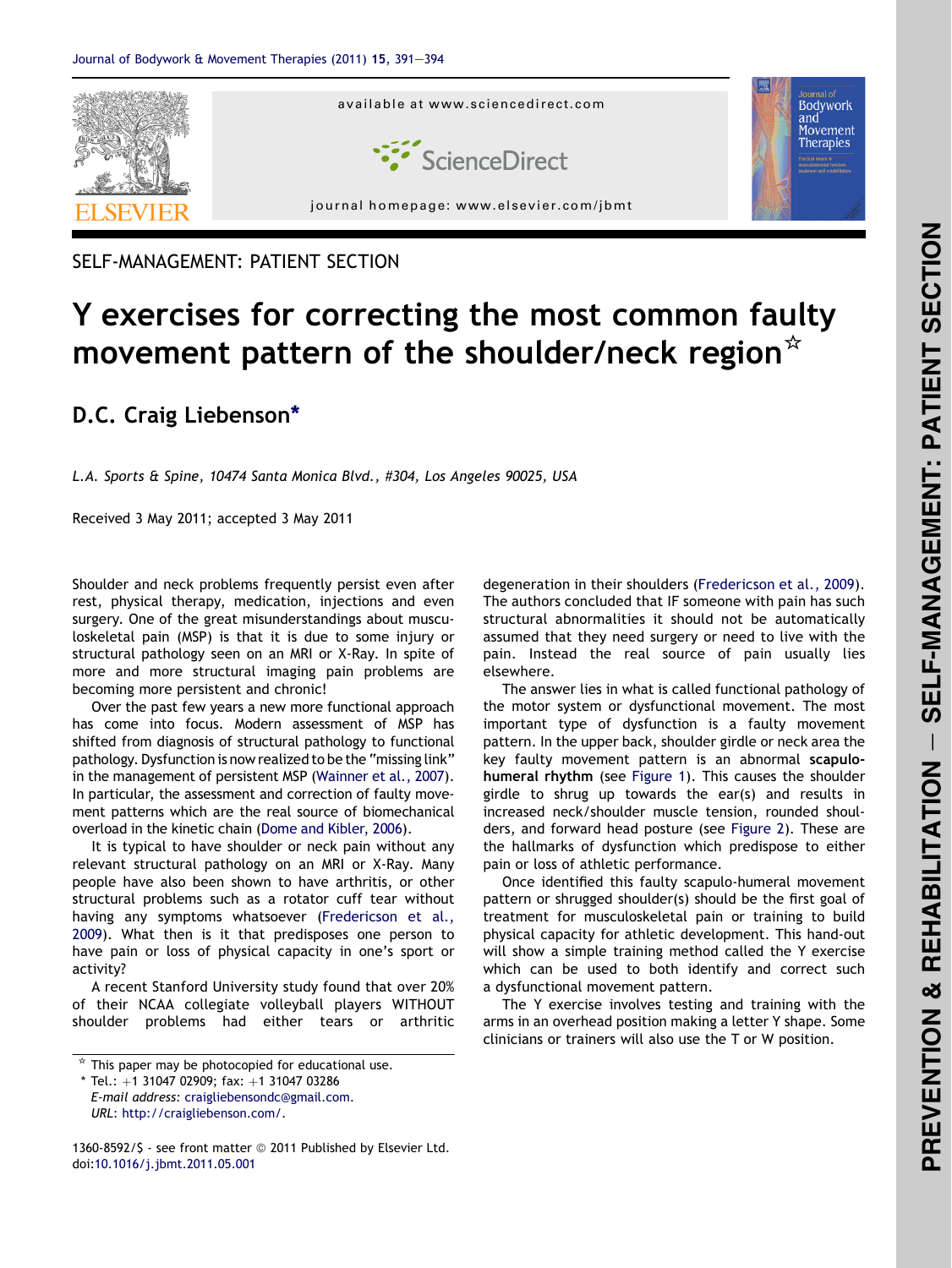<span id="page-1-0"></span>

Figure 1 Normal Scaplulo-Humeral Rhythm (excessive activity in the upper trapezius & deltoid combined with under-activity of middle trapezius, lower trapezius, & serratus anterior results in a dysfunctional shrugged shoulder movement pattern).

The Y exercise utilizes an important method called shoulder packing or scapular setting. The key to the exercise is to "pack" the shoulder down and back. Imagine standing with one arm extended in front of you with your palm facing down. Now, push down as if pushing down on the top of a stick that is at chest height (see [Figure 3\)](#page-2-0). Feel how your shoulder & shoulder blade muscles - in particular your latissimus dorsi - tighten as you push down on the stick. This feeling is the key to stabilizing or setting the scapulae (shoulder blade).

## The Y Exercise  $-$  Shoulder Packing ("scapular setting")

To start:

 $\bullet$  Stand facing a wall (about 1–2 inches away)

- Place palms on the wall
- Raise arms up in a Y position (see [Figure 4a](#page-3-0))
- a) REACH up  $\text{ft}$  shrug" Pack up (see [Figure 4b](#page-3-0))
	- Shrug shoulders upwards ears until neck shortens

b) "ROLL back & down" - Pack down (set scapulae) (see [Figure 4c](#page-3-0))

- Roll (turn) hands out
- Bring shoulders back & down until neck lengthens

c) RAISE Arms Off Wall  $-$  (see [Figure 4](#page-3-0)e)

- Tighten "core"
- Lift arms off the wall
- $\bullet$  Feel mid-back  $-$  just below the shoulder blades working
- Note: Avoid lifting arms off wall by arching lower back into sway back
- Perform 10–12 slow repetitions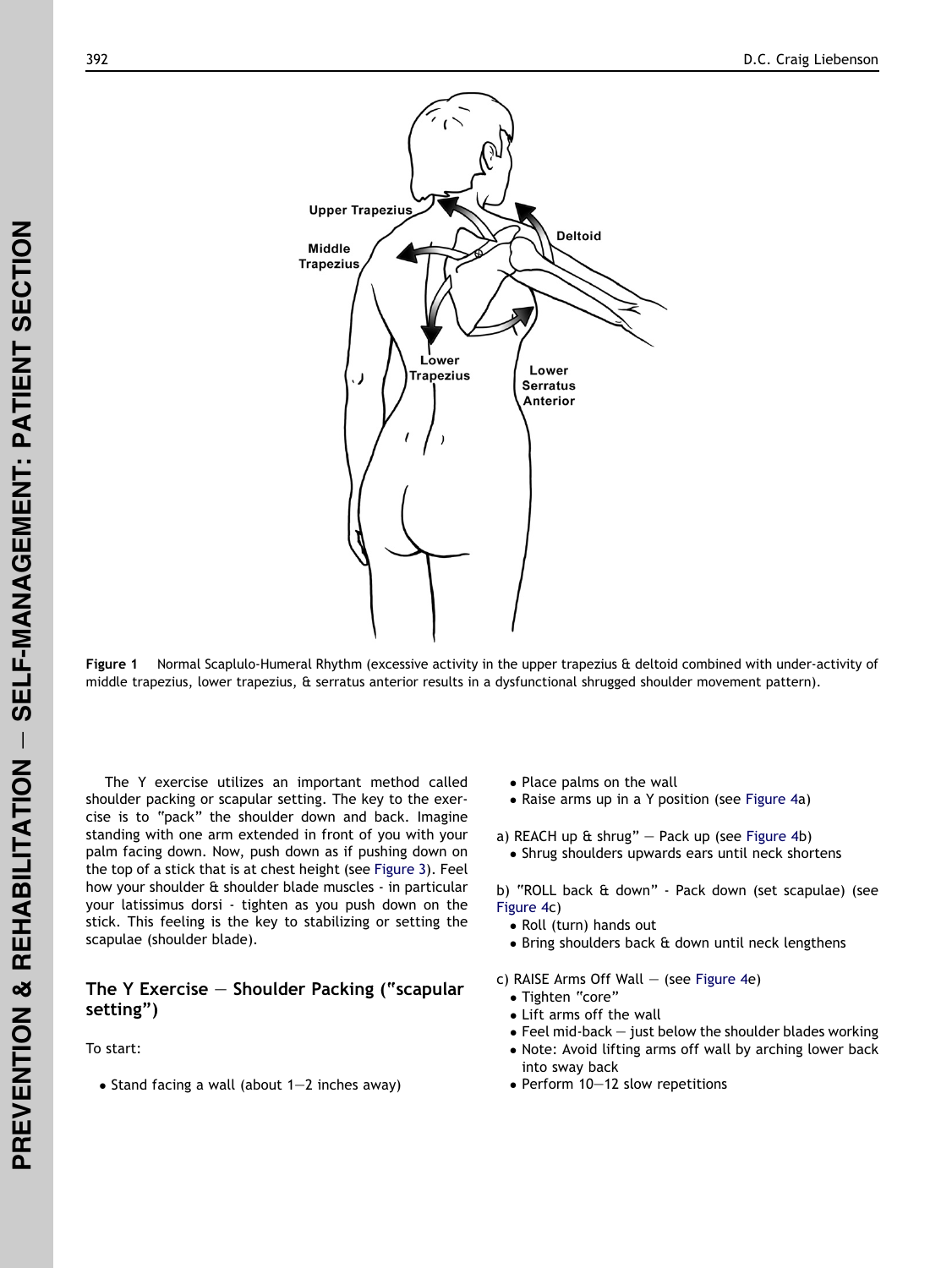<span id="page-2-0"></span>

Figure 2 Overhead Pull Down (a) normal (b) abnormal (shrugged).



Figure 3 Packing the Shoulder Down & Back.